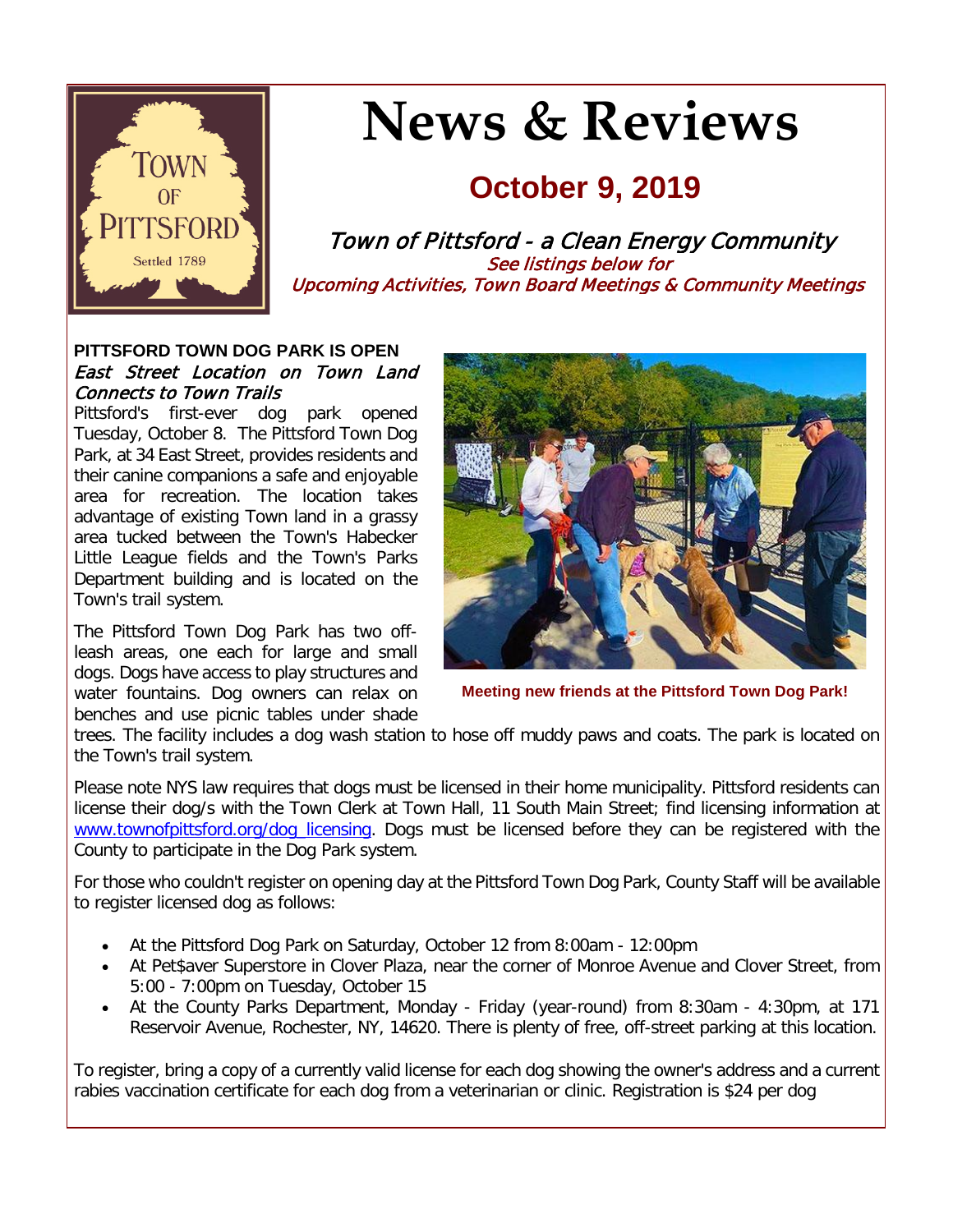annually. Payment is by check, credit or debit card, money order or with cash. There is a \$1.00 service charge for payment by credit or debit card. All fees collected go to the Dog Park Trust Fund and are devoted solely to dog park maintenance.

The Pittsford Town Dog Park is open year-round from 7:00am until dusk. Find registration info on the County website at [https://www2.monroecounty.gov/parks-DogParks.php.](http://r20.rs6.net/tn.jsp?f=001DBxDkasaSHam4oJdk_50StwUlAkxfLFOvyqObRcDbmaR2Hu_RqdH99wjaPKCfZhECMWCVy7MxsBvHNPICfwLdSHXXRBqMO4CzRLg4rEwO_g5CSTCTvywnllzePvRXjHuep2gCvUZe2k5gJYS9ikfYwOZYeOwdSSN2c2zcVBJsu7wb2PswzKelyy0HYvZOIfC65BvAk0czQNtcZjtfW3T6YpaxT8C8uBHHaU856jCskV2R7o6TJTSMbRMdI2j_m8lMXH1ISKd3i9W4CkAdPUCCGejWmuqgbmeus7CCteTwTqvbDhdXbH1HAzs6FHmZD1m&c=VQ_WaMRyZYbiiBhvb7badWmj2dUCpKpfFLgI1-kwM7qtbylPgb5bxg==&ch=uE-m0aRylKbKoZRwanW0mSTf5LE0Ptwve9ibkvdNDNpOEiQyrLbe4Q==)

In keeping with the Town's commitment to walkability and bikeability, two Town trails connect to the new dog park. Town crews have improved the existing parking surface at the location for those who need to drive to the site. The Town's Recreation and Land Fees Trust Fund reserve paid for the \$160,000 project budget. This is an existing Town fund developers contribute to for the development of parks, playgrounds and recreational resources.

#### **TOWN FACILITY CLOSURES & REVISED HOURS FOR COLUMBUS DAY HOLIDAY THIS MONDAY**

Town of Pittsford offices, facilities and services including Town Hall, the Highway, Sewer and Parks departments and Town Court will be closed this Monday, October 14 in observance of the 2019 Columbus Day holiday. The **Spiegel Pittsford Community Center will be open 8:00am - 5:00pm** (note early closure) and the Pittsford Community **Library will be open regular hours** (9:00am - 9:00pm). Town brush collection will be delayed one day during the week of October 14 due to the holiday closure.

In case of an emergency requiring Town of Pittsford services during the holiday, please call (585) 248-6212. On behalf of Supervisor Smith, the Pittsford Town Board members and all of our staff and volunteer board members, we wish you a happy and safe holiday!

#### **WILD WINGS BIRDS OF PREY AT THE LIBRARY THIS SATURDAY, 10/12**

Join us at the Pittsford Community Library this Saturday, October 12 at 2:00pm and meet some feathered friends! Visitors from [Wild Wings Bird Sanctuary](http://r20.rs6.net/tn.jsp?f=001DBxDkasaSHam4oJdk_50StwUlAkxfLFOvyqObRcDbmaR2Hu_RqdH9_Mj7AYvKExbk3Kgcy313k4tYLnhVDCrMWNrnutrFK9IfTsKhrELd3YM8DmoEFdPoGdVIaP1DmXKPKW9H5dx223dfaFRnFGbPBZ3rQ8L2Za0kvj1Y1i8iKLnSE2F-hawC2JOvJtc8bVI1NzhrmAsEPRbVivg2-fFYAsg_MMxE08z665HOzPSfzP1wIdu4WqonQiPCjNs28NZrtpCpKmpDCiaEDNVHMsFOYvXWDc2IQsGfO6aejpF0sc=&c=VQ_WaMRyZYbiiBhvb7badWmj2dUCpKpfFLgI1-kwM7qtbylPgb5bxg==&ch=uE-m0aRylKbKoZRwanW0mSTf5LE0Ptwve9ibkvdNDNpOEiQyrLbe4Q==) will include a live owl, hawk and falcon. Discover how and why these raptors - birds of prey - are different from other birds, and learn about their natural history, biology, and physical adaptations. The program is free and suitable for the whole family; no registration is required.

For birds of a different feather, **adults can stop by the Library on Sunday, October 13 for a concert with String Chickens**. This local group cranks out fun, lively, old-time bluegrass, Irish, Scottish and American music. They deliver an unforgettable toe-tapping, foot-stomping, energetic performance! Be inspired by Mark Weeg, Trina Clickner, and Denise Carder on fiddles, Fred Vieira on bass, and David Russell on guitar. The program is free and open to the public; no registration required.

The Pittsford Community Library is located at 24 State Street. For information about other upcoming Library programs, visit the [Library's online program calendar](http://r20.rs6.net/tn.jsp?f=001DBxDkasaSHam4oJdk_50StwUlAkxfLFOvyqObRcDbmaR2Hu_RqdH9yIeOsC2xwC6DobvwuaVZl6y3UAxdTw0fuc2f8VgNxeY5xkVCm5aPOR5USy9bjYBDscGi2B5nnUzU8WE0w4HPZ8baARYvk3iHyQYWUtTmLYWFz5XvowpuIzmopLgSdKwXiYFz62xiHiVhW6QXoiid-heO5cPmtEVItZgm5Yhyd0VNlHSli_8507sClzvI7uh3cr9Mns-zdFvpGHoRc_Ed8iuuE2dCx15rGlQOmQkjBFyK2l1yIowqLFdhRtj47Qj1WjKiZRlErWIbXU2gCi5v2CrGKBGkgKODpztfgte1-y2e5Ppee9i3Z0Wy5CPod4l8904k8HM36qvqaVR0eQutTSHyXY5rqjla6RNyqK9JLUT&c=VQ_WaMRyZYbiiBhvb7badWmj2dUCpKpfFLgI1-kwM7qtbylPgb5bxg==&ch=uE-m0aRylKbKoZRwanW0mSTf5LE0Ptwve9ibkvdNDNpOEiQyrLbe4Q==) or call 249-5481.

#### **DELAYED OPENING OF TOWN OFFICES | WEDNESDAY, 10/16**

Please be advised that **Town facilities**, including Town Hall, Town Court, the Pittsford Sewer Department and the Pittsford Parks Department **will open at 11:00am** on Wednesday, October 16. The **Spiegel Pittsford Community Center will maintain regular hours of operation**, including regular hours for instructional classes and Seniors and Child Watch programs. Prior to 11:00am, the Pittsford Highway Department phone line will be open for emergencies, 248-6270. The Pittsford Community **Library will open at 3:00pm**.

#### **PASSPORT EXPRESS WILL MAINTAIN REGULAR HOURS ON WEDNESDAY, 10/16**

The Passport Express service offered by Monroe County at Pittsford Town Hall will maintain regular hours (9:00am - 4:00pm) on Wednesday, 10/16.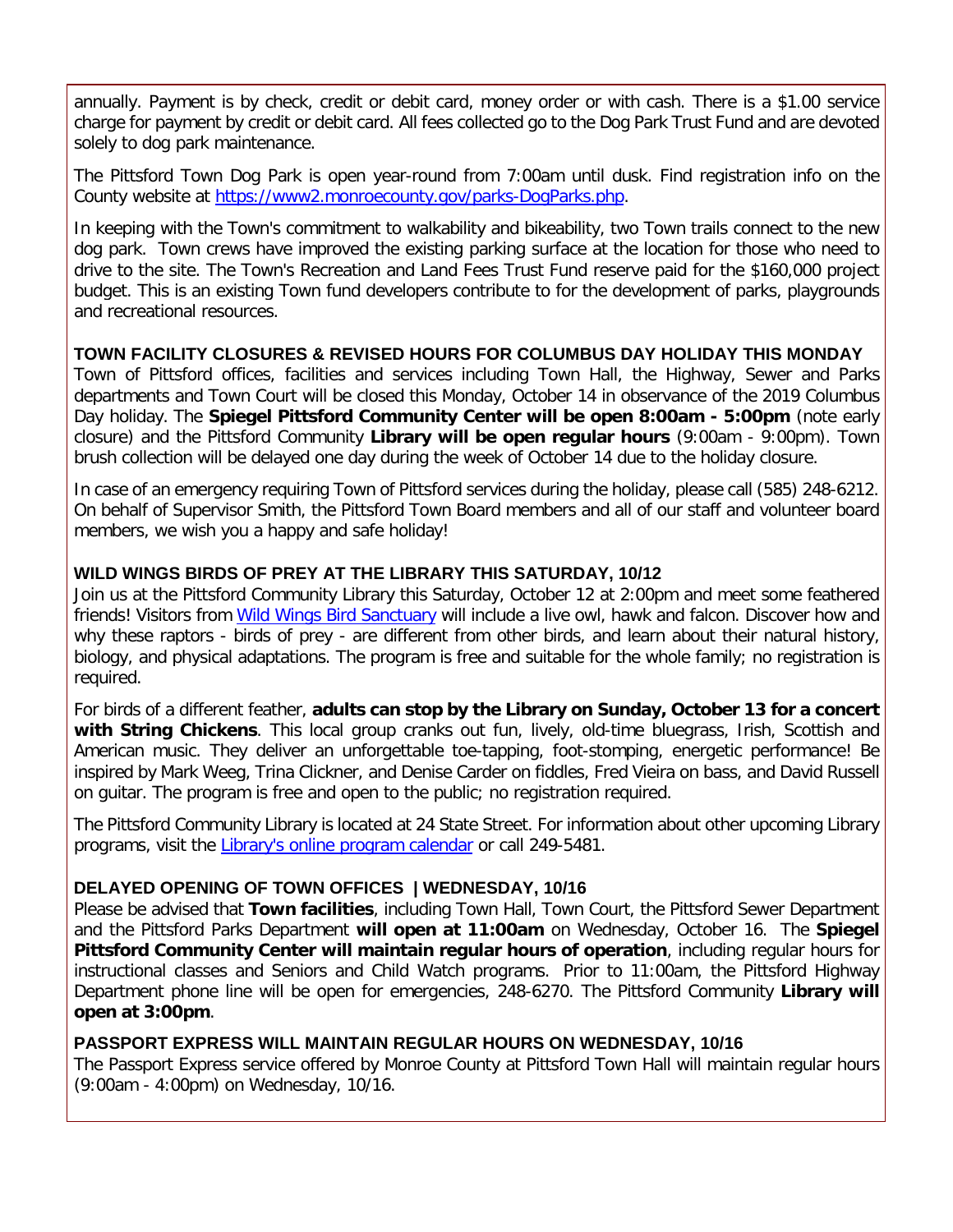**HISTORIC PITTSFORD VOICES FROM THE PAST PIONEER BURYING GROUND TOUR - NOV. 3** Ever wonder who was the first Town Supervisor of Pittsford? Are you curious about Pittsford's founding families and some of its famous citizens of the past? Residents and youth actors will bring Pittsford's history alive at [Historic Pittsford's](http://r20.rs6.net/tn.jsp?f=001DBxDkasaSHam4oJdk_50StwUlAkxfLFOvyqObRcDbmaR2Hu_RqdH99fD_EtrM7WAR2OMmfnvi1MDPTzPXjyeuO8QaOZMDnXUobQL6BP5SJbLU7Qp-x3X_H69cIBF54vz1y3JDrqGzYuVFxxc5TjVB8QGWe3yk8_dSyzvhaN5-lFOgOh94kD6F0G5cS-tl2hAMFQBU5KzrJjzdpLdj1K9K5xS2cHapMF0HR-dFTM-OlYOUvIuGLxFU-97y26AqnenGZllTCCmp6xl89KvI_a0iws3xmnJG-64o5_MToRPQPQ=&c=VQ_WaMRyZYbiiBhvb7badWmj2dUCpKpfFLgI1-kwM7qtbylPgb5bxg==&ch=uE-m0aRylKbKoZRwanW0mSTf5LE0Ptwve9ibkvdNDNpOEiQyrLbe4Q==) Voices from the Past **walking tour in the Pioneer Burying Ground** on Sunday, November 3. This entertaining and uniquely informative program is suitable for the whole family. Tours will be held from 12:30 - 3:00pm; **timed entry and advanced registration required**. Find more [information and register HERE.](http://r20.rs6.net/tn.jsp?f=001DBxDkasaSHam4oJdk_50StwUlAkxfLFOvyqObRcDbmaR2Hu_RqdH99wjaPKCfZhEGqZcebM2Egj4qD1mFhsLCw7HBUgIREFi2Yx8TtQFxle4wAlmP8bC57noJ8mnW2SjEXYbhA5v2yo4mPz6rIo0JEmmWhBmtOhKRy7qdR1xiCsuJ48xwsF-lelsAVOka2cbUjn3UOcREj3BJH168DOLMgvRqMfjXOtmXDyTPftBJ480SHPSf8MY8O340O2wjw0pA2nRxGJScEPljz2TmTahkpgS6BLxQhSHZJKV7ZSMw9h7rZSCMeeRCEsJ5pJTijA7ZBBlCO1EnFYNO1FoakdRYjnpAlBFMWWEJCWKBHZpo3T2kYh3VqVQR__k_EaYkmvNZNRQczg5RQLdm8qWu8Huu3__oowyD1sBPWhFszTtA2cWIJjE08JEsIiDQVI84pRt750UEis-b_vfY3BhgrQWA5u8--EllOpoJne45Cu-yBEZjggm0jPdQQ==&c=VQ_WaMRyZYbiiBhvb7badWmj2dUCpKpfFLgI1-kwM7qtbylPgb5bxg==&ch=uE-m0aRylKbKoZRwanW0mSTf5LE0Ptwve9ibkvdNDNpOEiQyrLbe4Q==) A suggested donation of \$5 per person or \$15 per family will fund ongoing restoration and maintenance of Historic Pittsford's 200 year old "Little House" office and mini-museum.

The Pioneer Burying Ground is located at 210 Mendon Road, south of the Village at the intersection of South Main Street and Mendon Road; participants may park at the United Church of Pittsford (123 South Main Street, corner of Sunset Boulevard) and use a free shuttle to the cemetery. An onsite reception inside the Mile Post School will directly follow the tour, and light refreshments will be served. Please be sure to dress for the weather. Get your tickets soon to reserve your tour time!

#### **KING'S BEND PARK LODGE 2020 RESERVATION REQUESTS WILL BE TAKEN 10/28 - 11/2**

Pittsford residents interested in reserving a lodge at King's Bend Park for the 2020 season may submit requests (two per household) beginning Monday, October 28 and through 12noon on Saturday, November 2, 2019. Request forms are available on the Town website facilities page or at the Spiegel Pittsford Community Center and may be dropped off or mailed to the Pittsford Recreation Department (35 Lincoln Avenue). Reservations for dates requested by multiple residents will be determined through a lottery (drawing of names) held on Monday, November 4, 2019 and those selected will be notified. Those selected will have 10 business days after notification to submit payment and secure their reservation. The Town will notify those not selected and offer alternate dates for consideration.

After all initial requests have been awarded or resolved, forms from residents for additional reservations may be submitted and will be accepted through the month of December. Online requests cannot be taken nor awarded until after the lottery reservations are confirmed. Non-residents may apply for 2020 reservations beginning Thursday, January 2, 2020 after 12noon. For a document that contains rules and regulations, lodge reservation information, and a reservation form (on page 3 of the document) click **HERE**.

#### **REMINDERS**

#### **CHAMBER OF COMMERCE TOWN BOARD CANDIDATES FORUM IS TOMORROW (OCTOBER 10)**

The Pittsford Chamber of Commerce is sponsoring a Town Board Candidates Forum to be held tomorrow (Thursday, October 10) from 7:00 - 9:00pm in the Sutherland High School Auditorium. The event is open to all Pittsford residents and Pittsford businesses owners. ASL interpretation will be provided; recordings, videography and photography will not be allowed. Questions from Chamber members and attendees will be presented by the moderator; each candidate will have an allotted time to answer. Attendees wishing to submit a question to the candidates should arrive 15 minutes early to fill out question card. For more information contact the Chamber at [info@pittsfordchamber.org](mailto:info@pittsfordchamber.org?subject=Chamber%20Town%20Board%20Candidates%20Forum) or call (585) 902-2297. Sutherland High School is located at 55 Sutherland Street.

#### **COMMEMORATIVE VETERAN'S BRICK ORDERS DUE THIS FRIDAY, OCTOBER 11**

The order deadline for the next brick installation at the Pittsford Veterans Monument is THIS Friday, October 11. If you would like to honor a Pittsford veteran, please consider purchasing a brick at the Pittsford Veterans Monument.

The monument, located at 22 North Main Street at the entrance to Carpenter Park at the Port of Pittsford, provides a space for citizens to recognize residents who have defended the cause of freedom through their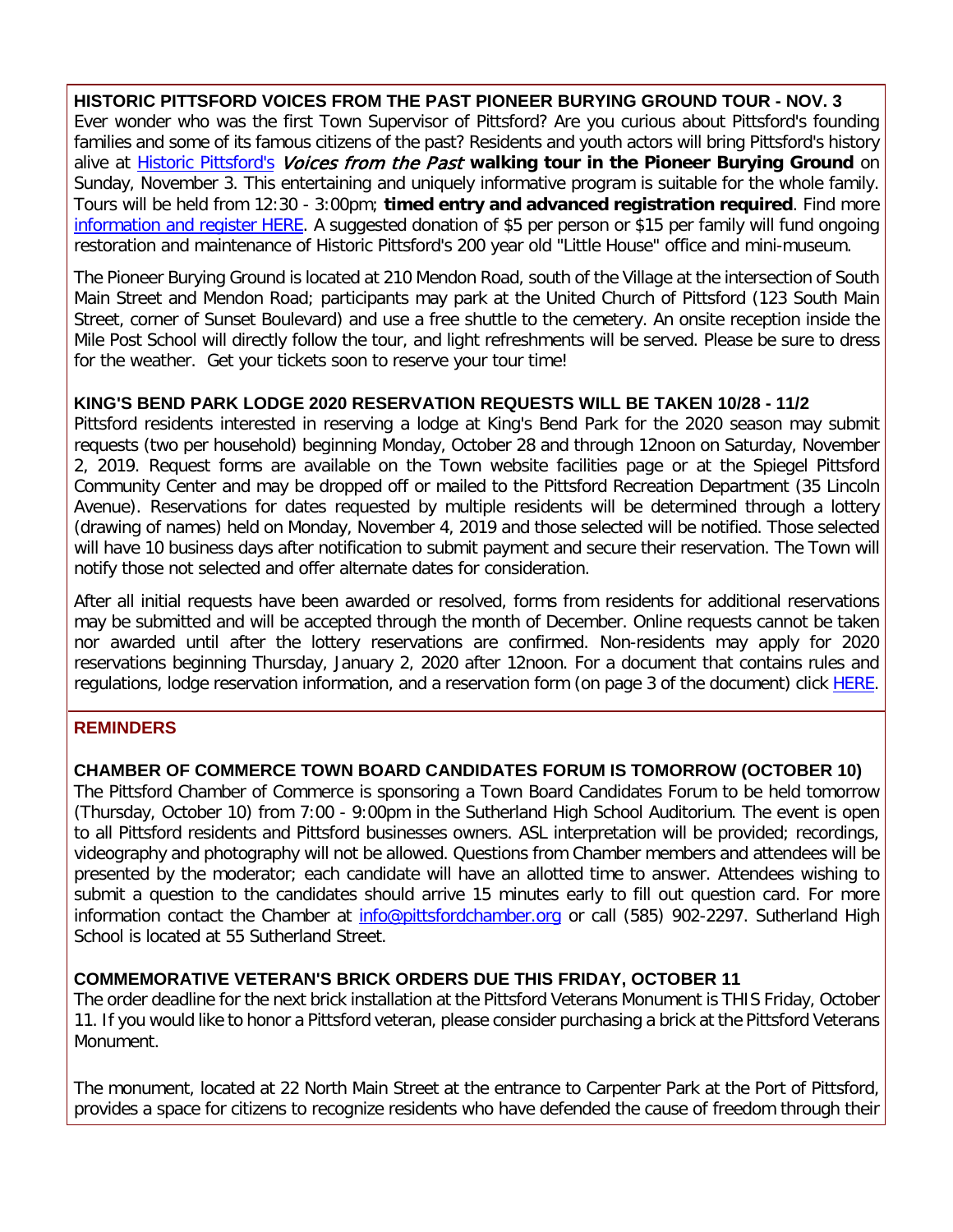American military service. The walkway surrounding the dedication plaque accommodates personalized bricks to pay tribute to family members and friends.

Each brick allows room to include name, rank and details of military service, and may be purchased at a cost of \$50. An 8½" x 11" certificate, suitable for framing, is also included with the purchase. The installation of the bricks is completed twice a year, just prior to Memorial Day and then again before Veterans Day (November 11). Orders must be received by October 11 to be included in the installation for Veterans Day. Information and order forms are available at Town Hall (11 South Main Street) or online; [click HERE for](http://r20.rs6.net/tn.jsp?f=001DBxDkasaSHam4oJdk_50StwUlAkxfLFOvyqObRcDbmaR2Hu_RqdH90LVuOVDvbdfvmG9NmFHVsJabEzHe0se7FxUGJli1nLUHX-VhKuVrDzAlrEBV402m-Ac_tMXXOSgJaej05Eo5q3m0wRyQS2_QrKG98nprJbsZEboctqhNmY6QoHKrGvCH9HEAQPrNEDW2_219HalnKyDUNVIqnUU5xPoSyXZPgKpllegLvNrR0Khk67wrwW5k2semswnZ9sRIsANPnRbhREYBWxwEOUHVdukkkS7W2W41eN3eYOuhRUBT_34dIuesg==&c=VQ_WaMRyZYbiiBhvb7badWmj2dUCpKpfFLgI1-kwM7qtbylPgb5bxg==&ch=uE-m0aRylKbKoZRwanW0mSTf5LE0Ptwve9ibkvdNDNpOEiQyrLbe4Q==)  [more information and order form.](http://r20.rs6.net/tn.jsp?f=001DBxDkasaSHam4oJdk_50StwUlAkxfLFOvyqObRcDbmaR2Hu_RqdH90LVuOVDvbdfvmG9NmFHVsJabEzHe0se7FxUGJli1nLUHX-VhKuVrDzAlrEBV402m-Ac_tMXXOSgJaej05Eo5q3m0wRyQS2_QrKG98nprJbsZEboctqhNmY6QoHKrGvCH9HEAQPrNEDW2_219HalnKyDUNVIqnUU5xPoSyXZPgKpllegLvNrR0Khk67wrwW5k2semswnZ9sRIsANPnRbhREYBWxwEOUHVdukkkS7W2W41eN3eYOuhRUBT_34dIuesg==&c=VQ_WaMRyZYbiiBhvb7badWmj2dUCpKpfFLgI1-kwM7qtbylPgb5bxg==&ch=uE-m0aRylKbKoZRwanW0mSTf5LE0Ptwve9ibkvdNDNpOEiQyrLbe4Q==)

#### **UNITED CHURCH OF PITTSFORD PANCAKE BREAKFAST TO BENEFIT FOOD CUPBOARDS | THIS SATURDAY,10/12**

The [United Church of Pittsford](http://r20.rs6.net/tn.jsp?f=001DBxDkasaSHam4oJdk_50StwUlAkxfLFOvyqObRcDbmaR2Hu_RqdH93VfNNP6Nl7T-NNYCJ6PL4BMDNHwp0rRcM1JB2y99ADCR36tVy7h1RuUzKt0a9C_JMRhy72DluwsdS53PA1XfqTCA381fufU5OaeByat6KiTDBD8OMaOrzxmPoUm-WrYSb_97iB02qHPrOODATHFz36jwUJmd7G08rIgWZeuANzsgqJuuAHc7R2HSnmlSxr932uqUwaPQx7To37ZGn_cq6CFxBAJB86lzMRE1wVIJMT468ndzmgOTQM=&c=VQ_WaMRyZYbiiBhvb7badWmj2dUCpKpfFLgI1-kwM7qtbylPgb5bxg==&ch=uE-m0aRylKbKoZRwanW0mSTf5LE0Ptwve9ibkvdNDNpOEiQyrLbe4Q==) begins its monthly "Rise & Shine" Community Breakfast program this Saturday, October 12 from 8:00-10:00am at the church (123 South Main Street at Sunset Boulevard); proceeds will benefit the Pittsford and Rochester Food Cupboards. Breakfast is \$5.00 per person and includes pancakes served with maple syrup, whipped cream and blueberry topping, sausage links, scrambled eggs, coffee, tea, and juice. The program is held on the second Saturday of each month from October through June, with the proceeds supporting local charities. For more information call 586-6870 or email [ucpittsford@gmail.com.](mailto:ucpittsford@gmail.com?subject=Rise%20%26%20Shine%20Pancake%20Breakfast)

#### **FLU SHOTS AVAILABLE AT THE COMMUNITY CENTER ON OCTOBER 15 FOR AGES 50+**

Those 50 years of age and over can make a reservation to receive the flu vaccine through the Pittsford Seniors program at the Spiegel Pittsford Community Center. Flu shots will be administered on Tuesday, October 15 from 9:00am - 12noon. Participants must provide their medical insurance card and proof of identification prior to receiving the vaccine. Reservations can be made by calling the Pittsford Seniors at 248-6235. Please note, advance reservation is required to ensure sufficient supply of the vaccine is made available.

The Town's Spiegel Pittsford Community Center is located at 35 Lincoln Avenue. To learn more about all of our wonderful programs for seniors [click here to visit the Seniors page](http://r20.rs6.net/tn.jsp?f=001DBxDkasaSHam4oJdk_50StwUlAkxfLFOvyqObRcDbmaR2Hu_RqdH90LVuOVDvbdf6CLenz27zMeod5u6r2WqJUesP9tpDZr_10ByBU7gq3gGr7pIDfgDhO8NqLdkiL2liyNRRjRx7eQxWVMJteVfrM5St11_nW9oeWAshUHiHWkq3UUFwgvbJODadSCQfEXNkfKYSUQVc-JV8aveHlEiS6mDAFLy7sQcONT_F2XOEOfU6QNwn1s0ruI-TZCR9cNClKDbD12rAKeIcFsTNmpuunyE5InUfYR0dneJrTj4oKZMPomBBhj5GI54gpuw3yqN&c=VQ_WaMRyZYbiiBhvb7badWmj2dUCpKpfFLgI1-kwM7qtbylPgb5bxg==&ch=uE-m0aRylKbKoZRwanW0mSTf5LE0Ptwve9ibkvdNDNpOEiQyrLbe4Q==) on the Town website or read our [Seniors program info brochure online.](http://r20.rs6.net/tn.jsp?f=001DBxDkasaSHam4oJdk_50StwUlAkxfLFOvyqObRcDbmaR2Hu_RqdH90IzZbXUA6ACIcGH3bVTyx9CPHDT3n-sj9ooFmUc-D90J-IPfoIYIMs12Y0I0GJLTmUL-milJF8HnF5aSqyeWQR2bJhSqECSsZWspiBcRxzNWH6HbJ9G216gzWpNW98-tqH1Yqlql32szlYdFWv7vUc__6awUEMfb_eG5HVa9Ew6oZtVKhfsVE9itGtRKoM3t0nbf8sslu98fkCk-odIOeYQhLdqbxCsX-aRdSOiuBn_iJhsWTkidLtP-uG7yNFIljVkoNzvxYJwTNo9KokxWuTou075thS2gbZI09mG41MtZH8r7SOjZuA=&c=VQ_WaMRyZYbiiBhvb7badWmj2dUCpKpfFLgI1-kwM7qtbylPgb5bxg==&ch=uE-m0aRylKbKoZRwanW0mSTf5LE0Ptwve9ibkvdNDNpOEiQyrLbe4Q==)

#### **LIBRARY FRIENDS FALL BOOK SALE IS OCTOBER 18 - 20**

The annual [Friends of Pittsford Library Fall Book Sale](http://r20.rs6.net/tn.jsp?f=001DBxDkasaSHam4oJdk_50StwUlAkxfLFOvyqObRcDbmaR2Hu_RqdH93a0n_3c9N7TTNdciwCcBsUP4exAEWNyqE4z3y8CgWrzhM7S3OnWIh5TWMAWeuf7Wym5cQSM5rvhFukudxhL0YO58EHkBteNrcLM5RjMiuD6gEztY905K_O8bRPhNBI9C-erxR41BMkuZMNiI6G_zyplq56-j54Nq9OXXkS2lHTJsvHMktIi_1ddDaRmdi56sztaR7jjpGeneg5KfIX-hk6ShxKKUU8dQAY0LAIus9RJYNG_NIXBdMzCLOz9t-VXrw==&c=VQ_WaMRyZYbiiBhvb7badWmj2dUCpKpfFLgI1-kwM7qtbylPgb5bxg==&ch=uE-m0aRylKbKoZRwanW0mSTf5LE0Ptwve9ibkvdNDNpOEiQyrLbe4Q==) kicks off on Friday, October 18 from 5:00 - 8:30PM for members. If you are not a member, you can join at the door! The sale opens to the public on Saturday, 10/19 from 10:00AM - 5:00PM. On Sunday, 10/20 from 10:00AM - 4:00PM, all books will be half price. The book sale will close briefly at 4:00PM on Sunday and re-open from 4:30 - 5:00PM when children 12 & under with a parent or guardian may fill one bag per family (young adult & children's books only) for \$3; all other book lovers can fill a bag for \$3 from 5:00 - 6:00PM. Credit card payments will be accepted. For more information call the Library at (585) 248-6275 or visit the Friends of Pittsford Library website at [www.pittsfordlibraryfriends.com.](http://r20.rs6.net/tn.jsp?f=001DBxDkasaSHam4oJdk_50StwUlAkxfLFOvyqObRcDbmaR2Hu_RqdH93VfNNP6Nl7TJwqNuq3YwMSon-PqPE_pQT3nhUyUspydc1KZgiLU6TA2Bki4xYpacngJIVvflu8AH-JNrjXppoHgquT9PSOa-i6QdKMQ4Y3pgTn561f4wOUu1eJudvKqi9gl6eXXkD5VzzruXOALICZ5o_4O1cpzKHuQMjMhZxftj38PQvYHRMj3csw2OBZyjMzohzRSy2b21i20YDaI2XzUJ4fEXkX8fKNjGt2z47ijIWfbO7Xyszi7eLc1TwaGQA==&c=VQ_WaMRyZYbiiBhvb7badWmj2dUCpKpfFLgI1-kwM7qtbylPgb5bxg==&ch=uE-m0aRylKbKoZRwanW0mSTf5LE0Ptwve9ibkvdNDNpOEiQyrLbe4Q==) Remember - **all proceeds go to benefit the Pittsford Community Library** - so be sure to save the dates and stop by to do some shopping if you can!

#### **ASL INTERPRETER AT TOWN BOARD MEETINGS**

The Town of Pittsford provides an American Sign Language interpreter at every meeting of the Pittsford Town Board, to interpret for those who need this service.

#### **UPCOMING COMMUNITY ACTIVITIES IN PITTSFORD**

• [Women's Club of Pittsford "Bunco 4 -](http://r20.rs6.net/tn.jsp?f=001DBxDkasaSHam4oJdk_50StwUlAkxfLFOvyqObRcDbmaR2Hu_RqdH9_JLR27pgUdElyW6u1C2CIDfLqtRboi5QmY20frebtqQE6dX4tEG03OK3-ARAY1cyRS69a5r12JhRflPVb2iEanSYQBIt-nPpGs-Vbbg8WVJGzpJ9zOKeR1FmgdDckM3VYNY17HivRQzXiJNmADSpTnGFcmLEs5i1VwJGt9fnaCpp6lRel2UXSBGMhrFyNQCs1hh9N-aHbaPt3sO3YzmumV7HLgcMJ27-EwxHwjgW8vH8WjHsWsLVsZ7mVmeqPGhLQ==&c=VQ_WaMRyZYbiiBhvb7badWmj2dUCpKpfFLgI1-kwM7qtbylPgb5bxg==&ch=uE-m0aRylKbKoZRwanW0mSTf5LE0Ptwve9ibkvdNDNpOEiQyrLbe4Q==) Support Local Non-Profit Agencies" event, Thursday, 10/17, 5:30pm, Midvale Country Club; buffet salad bar, soup and dessert, cash bar, bunco and raffles.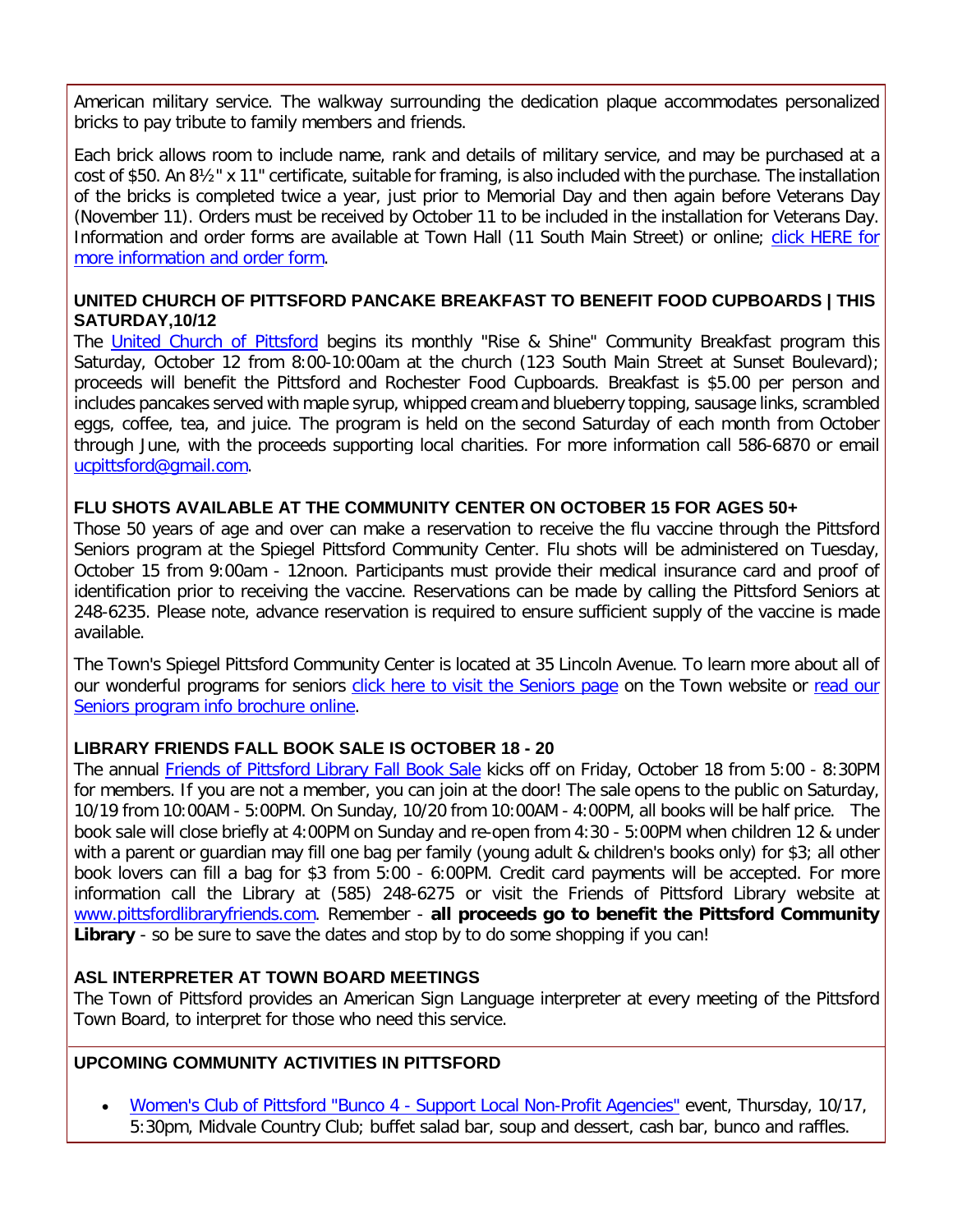Tickets must be purchased in advance, registration deadline is 10/8; tickets and more info at [www.womensclubofpittsford.org.](http://r20.rs6.net/tn.jsp?f=001DBxDkasaSHam4oJdk_50StwUlAkxfLFOvyqObRcDbmaR2Hu_RqdH9_JLR27pgUdElyW6u1C2CIDfLqtRboi5QmY20frebtqQE6dX4tEG03OK3-ARAY1cyRS69a5r12JhRflPVb2iEanSYQBIt-nPpGs-Vbbg8WVJGzpJ9zOKeR1FmgdDckM3VYNY17HivRQzXiJNmADSpTnGFcmLEs5i1VwJGt9fnaCpp6lRel2UXSBGMhrFyNQCs1hh9N-aHbaPt3sO3YzmumV7HLgcMJ27-EwxHwjgW8vH8WjHsWsLVsZ7mVmeqPGhLQ==&c=VQ_WaMRyZYbiiBhvb7badWmj2dUCpKpfFLgI1-kwM7qtbylPgb5bxg==&ch=uE-m0aRylKbKoZRwanW0mSTf5LE0Ptwve9ibkvdNDNpOEiQyrLbe4Q==)

- [Friends of Pittsford Library Fall Book Sale](http://r20.rs6.net/tn.jsp?f=001DBxDkasaSHam4oJdk_50StwUlAkxfLFOvyqObRcDbmaR2Hu_RqdH93VfNNP6Nl7TfZq9T1kaoYExj9J5p5wKBWmbL2fKcWPH5KFkfAEkM5K7GJRJ4LUl1zyIZ5XqzHoqGMVkQ71JSLEFz2RjwulcthZalaNhbj24GnXOMF6DElYdUScYRwrkdMmCLGYgqI4NE40PaT5QVr3lKlrtDXR-qeqkRZCjFfmirVPcV5k_gF8nxO7cxlrDgB4CNQlfENY2JTW15ErkWfcUOU1tYWRSt6QSfB68jS4BN279Vq2EYj9lTwIJWG5PqglF-pfRIJ9A&c=VQ_WaMRyZYbiiBhvb7badWmj2dUCpKpfFLgI1-kwM7qtbylPgb5bxg==&ch=uE-m0aRylKbKoZRwanW0mSTf5LE0Ptwve9ibkvdNDNpOEiQyrLbe4Q==) books, games, DVDs, & CDs at great prices, credit cards accepted; **Friday**, 10/18, 5:00 - 8:30pm (members only, join at the door for only \$5, \$3 for youth under 18 and ages 60+), open to public **Saturday**, 10/19, 10:00am - 5:00pm, **Sunday**, 10/20, 10:00am - 4:00pm half-price, 4:30 - 5:00pm children 12 & under with a parent or guardian may fill one bag per family (young adult & children's books only) for \$3, all others fill a bag for \$3 from 5:00 - 6:00pm; Pittsford Community Library, 24 State Street. **Volunteers and donations needed**. Funds raised support programs and materials for our library; more info [www.pittsfordlibraryfriends.com](http://r20.rs6.net/tn.jsp?f=001DBxDkasaSHam4oJdk_50StwUlAkxfLFOvyqObRcDbmaR2Hu_RqdH93VfNNP6Nl7TJwqNuq3YwMSon-PqPE_pQT3nhUyUspydc1KZgiLU6TA2Bki4xYpacngJIVvflu8AH-JNrjXppoHgquT9PSOa-i6QdKMQ4Y3pgTn561f4wOUu1eJudvKqi9gl6eXXkD5VzzruXOALICZ5o_4O1cpzKHuQMjMhZxftj38PQvYHRMj3csw2OBZyjMzohzRSy2b21i20YDaI2XzUJ4fEXkX8fKNjGt2z47ijIWfbO7Xyszi7eLc1TwaGQA==&c=VQ_WaMRyZYbiiBhvb7badWmj2dUCpKpfFLgI1-kwM7qtbylPgb5bxg==&ch=uE-m0aRylKbKoZRwanW0mSTf5LE0Ptwve9ibkvdNDNpOEiQyrLbe4Q==) or call the Library at (585) 248-6275
- [PTSA Super Sale Donation Drop Off & Volunteering,](http://r20.rs6.net/tn.jsp?f=001DBxDkasaSHam4oJdk_50StwUlAkxfLFOvyqObRcDbmaR2Hu_RqdH90aNrXsVNWdInmd1tVDTnecDUBXVrYIN7gfcr2eSqWTqQ4p1myf7QGqCvLRqtvz7NwDrZ9l-9wVCsEEmshr4Rp_wI1peeWBr1p_AYDJwEYyGWljeHnpvL954D5nsKl3ulkqkzm4XDbFyEGcpdKYYKHYOsr3eQrDcwihIT5mRZm690TpRkou9_PoW4vLacb56xQ5GRf5WDfGENCJC1J5pdqxY3dTe7ibquFycoNDdhM-CTGg9m26x_1RQ31KY98d8Fw==&c=VQ_WaMRyZYbiiBhvb7badWmj2dUCpKpfFLgI1-kwM7qtbylPgb5bxg==&ch=uE-m0aRylKbKoZRwanW0mSTf5LE0Ptwve9ibkvdNDNpOEiQyrLbe4Q==) donation drop off Saturday & Sunday, 10/19 & 20 (no Monday drop-off), sale 10/23-26, Pittsford Mendon High School, 472 Mendon Road; **volunteers and donations needed**, times and additional information [HERE](http://r20.rs6.net/tn.jsp?f=001DBxDkasaSHam4oJdk_50StwUlAkxfLFOvyqObRcDbmaR2Hu_RqdH9x0mWCe_-z5qAOr0QSUYGuIgFeJ5uoaN8nje59PBTiOPvAv_LKMiq6L1ljr4ma_2GrUlYH_0R8VF54dmVVjEFUOk5MWrttKDXCk_zH4YCv6gaVv-6U63Jint364aO44Cv3Kv59LWtiH8zFimQSl0JCsLpggHiu8hun310hGqOGcbNGU5HrvkWuyDCXuQBPB4UBwMf3whzGADuGMF1g4Yv5UgqcIZ903pawFKkG1hpRwsake2nNnXG0VDvhtPGsNqYQ==&c=VQ_WaMRyZYbiiBhvb7badWmj2dUCpKpfFLgI1-kwM7qtbylPgb5bxg==&ch=uE-m0aRylKbKoZRwanW0mSTf5LE0Ptwve9ibkvdNDNpOEiQyrLbe4Q==)
- [Town of Pittsford Family Halloween Fest,](http://r20.rs6.net/tn.jsp?f=001DBxDkasaSHam4oJdk_50StwUlAkxfLFOvyqObRcDbmaR2Hu_RqdH96X18BA0kTymgaWzhImxKKPug5Ufp-UfW2EBmiTqiW3xHW0-RU4za91UgHL3uBEReS6_a9PKUhVp6IRMoH-6fPhIun_omwazQ4F0X1T-Q7FUmVvhzyYiqN4gQ8Zcru8VUTNSfjtx2vPtvJ1PHOjyrc-Uzh_2286inAVunEm2QXwsSJbT1KmSgdobjhQdScNQqWO0EfRBzwg5S_k6rAfJz5CnUlZh3dBQ53Tz3nwfIoTIN4xS5PJE44_UU7GGfI7Mb1sUXBSdJE3f&c=VQ_WaMRyZYbiiBhvb7badWmj2dUCpKpfFLgI1-kwM7qtbylPgb5bxg==&ch=uE-m0aRylKbKoZRwanW0mSTf5LE0Ptwve9ibkvdNDNpOEiQyrLbe4Q==) Sunday, 10/20, 2:00-5:00PM, St. John Fisher College Ralph C. Wilson, Jr. Athletic Center, 3690 East Avenue; games, crafts, refreshments, music, costume parade, requested donation one canned good per person, to benefit Pittsford Food Cupboard.
- [PTSA Super Sale,](http://r20.rs6.net/tn.jsp?f=001DBxDkasaSHam4oJdk_50StwUlAkxfLFOvyqObRcDbmaR2Hu_RqdH90aNrXsVNWdInmd1tVDTnecDUBXVrYIN7gfcr2eSqWTqQ4p1myf7QGqCvLRqtvz7NwDrZ9l-9wVCsEEmshr4Rp_wI1peeWBr1p_AYDJwEYyGWljeHnpvL954D5nsKl3ulkqkzm4XDbFyEGcpdKYYKHYOsr3eQrDcwihIT5mRZm690TpRkou9_PoW4vLacb56xQ5GRf5WDfGENCJC1J5pdqxY3dTe7ibquFycoNDdhM-CTGg9m26x_1RQ31KY98d8Fw==&c=VQ_WaMRyZYbiiBhvb7badWmj2dUCpKpfFLgI1-kwM7qtbylPgb5bxg==&ch=uE-m0aRylKbKoZRwanW0mSTf5LE0Ptwve9ibkvdNDNpOEiQyrLbe4Q==) 9:00am 7:00pm Wednesday through Friday, 10/23-25, 9:00am 12noon on Saturday, 10/26, Pittsford Mendon High School, 472 Mendon Road; Thursday and Friday are both half-price days, Saturday features the Bag it/Let's Make a Deal sale. For more info see the Super [Sale FAQ page](http://r20.rs6.net/tn.jsp?f=001DBxDkasaSHam4oJdk_50StwUlAkxfLFOvyqObRcDbmaR2Hu_RqdH9x0mWCe_-z5qAOr0QSUYGuIgFeJ5uoaN8nje59PBTiOPvAv_LKMiq6L1ljr4ma_2GrUlYH_0R8VF54dmVVjEFUOk5MWrttKDXCk_zH4YCv6gaVv-6U63Jint364aO44Cv3Kv59LWtiH8zFimQSl0JCsLpggHiu8hun310hGqOGcbNGU5HrvkWuyDCXuQBPB4UBwMf3whzGADuGMF1g4Yv5UgqcIZ903pawFKkG1hpRwsake2nNnXG0VDvhtPGsNqYQ==&c=VQ_WaMRyZYbiiBhvb7badWmj2dUCpKpfFLgI1-kwM7qtbylPgb5bxg==&ch=uE-m0aRylKbKoZRwanW0mSTf5LE0Ptwve9ibkvdNDNpOEiQyrLbe4Q==)
- [Historic Pittsford's Voices from the Past walking tour in the Pioneer Burying Ground](http://r20.rs6.net/tn.jsp?f=001DBxDkasaSHam4oJdk_50StwUlAkxfLFOvyqObRcDbmaR2Hu_RqdH99wjaPKCfZhEGqZcebM2Egj4qD1mFhsLCw7HBUgIREFi2Yx8TtQFxle4wAlmP8bC57noJ8mnW2SjEXYbhA5v2yo4mPz6rIo0JEmmWhBmtOhKRy7qdR1xiCsuJ48xwsF-lelsAVOka2cbUjn3UOcREj3BJH168DOLMgvRqMfjXOtmXDyTPftBJ480SHPSf8MY8O340O2wjw0pA2nRxGJScEPljz2TmTahkpgS6BLxQhSHZJKV7ZSMw9h7rZSCMeeRCEsJ5pJTijA7ZBBlCO1EnFYNO1FoakdRYjnpAlBFMWWEJCWKBHZpo3T2kYh3VqVQR__k_EaYkmvNZNRQczg5RQLdm8qWu8Huu3__oowyD1sBPWhFszTtA2cWIJjE08JEsIiDQVI84pRt750UEis-b_vfY3BhgrQWA5u8--EllOpoJne45Cu-yBEZjggm0jPdQQ==&c=VQ_WaMRyZYbiiBhvb7badWmj2dUCpKpfFLgI1-kwM7qtbylPgb5bxg==&ch=uE-m0aRylKbKoZRwanW0mSTf5LE0Ptwve9ibkvdNDNpOEiQyrLbe4Q==) actors portray stories of Pittsford's pioneers at gravesides, Sunday, 11/3, timed entry tours from 12:30 - 3:00pm; tickets required. Pioneer Burying Ground, 210 Mendon Road, intersection of South Main Street and Mendon Road, reception to follow on site at Mile Post School; open to the public, suggested donation of of \$5 per person or \$15 per family will fund ongoing restoration and maintenance of Historic Pittsford's 200 year old "Little House" office and mini-museum. Participants may park at the United Church of Pittsford (123 South Main Street, corner of Sunset Boulevard) and use a free shuttle to the cemetery.

#### **TOWN OF PITTSFORD BOARD MEETINGS**

- **Pittsford Community Library Board**, Wednesday, 10/9, 7:00PM, Fletcher Steele Meeting Room, Pittsford Community Library, 24 State Street
- **Design Review & Historic Preservation Board**, Thursday, 10/10, 6:45PM, Public Meeting Room, Town Hall (lower level), 11 South Main Street
- **Parks and Recreation Board**, Thursday, 10/10, 6:30pm, Paul M. Pittsford Spiegel Pittsford Community Center, 35 Lincoln Avenue
- **Planning Board**, Monday 10/14 NO MEETING due to Columbus Day holiday
- **Town Board**, Tuesday, 10/15, 6:00pm, Public Meeting Room, Town Hall (lower level), 11 South Main Street; ASL interpretation provided

#### **COMMUNITY MEETINGS CALENDAR**

[Pittsford Garden Club](http://r20.rs6.net/tn.jsp?f=001DBxDkasaSHam4oJdk_50StwUlAkxfLFOvyqObRcDbmaR2Hu_RqdH9wLDtt-Uy5-DTqvuhIkKa0yYhlmxLtGOmqZyHchrjw87ai6GR5EmPsx2mnaqTEc2y24_F2xgpkS1oArn3nfoPPvBi1mDYlXNfxa3K79Cq-UTEfu-3qhRrn7MtInbr8ny52PbRDCqjQ7l0CKLMCoWZ2WZWRtZtNNOO_RYuagZaR5a0AGb4wNIdZ9KoijOj4CcR6TxsnK4z-9HzRUO9F9dx-b65LHQD7BeyhmiuargdGk-ylUbNx7GUX7AwOq953zNrw==&c=VQ_WaMRyZYbiiBhvb7badWmj2dUCpKpfFLgI1-kwM7qtbylPgb5bxg==&ch=uE-m0aRylKbKoZRwanW0mSTf5LE0Ptwve9ibkvdNDNpOEiQyrLbe4Q==) meeting featuring "Gardening Do's and Don'ts," Tuesday, 10/15, 10:30am, Spiegel Pittsford Community Center, Room 19, 35 Lincoln Avenue; bring a lunch and beverage if

you'd like, new members are always welcome! Program at 10:30am, brown bag lunch at 11:30am, meeting at 11:45am